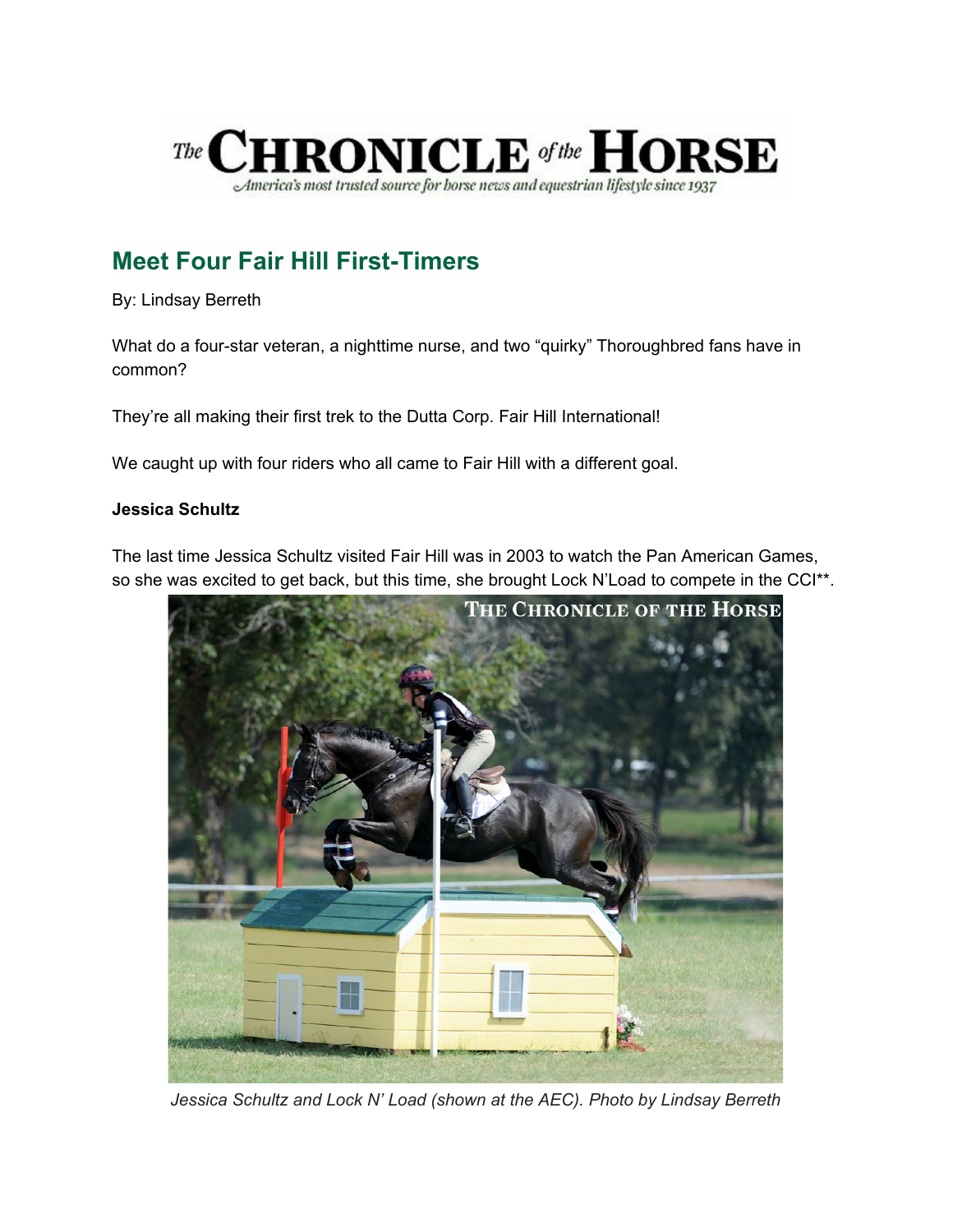Fresh off a reserve championship in the intermediate division at the Nutrena/USEA American Eventing Championships (Texas), the pair have been competing at the level for a few years now, but getting to a CCI\*\* has been tough since Schultz was working on her nursing degree.

Now a registered nurse, she works in the ICU at a hospital in Augusta, Ga., and runs her eventing business, Fair Play Equestrian, with partner Scott Sipala, who she met in nursing school, in Aiken, S.C.

Schultz, 30, bought "Lucas", a 13-year-old Thoroughbred gelding (Doneraile Court—Bering), as a 3-year-old and brought him through the levels.

"I got him as a rank 3-year-old. You had to catch him with a whip in hand," she said. "I've had him from his first horse trial leaving me in the dirt. He's great on the flat, when he listens, and cross-country he's very bold. I've been working pretty hard with a show jumper and that's gotten better."

Schultz works night shifts to be able to ride and enjoys a flexible schedule so she can compete.

"I've been trying to head this direction for a couple of years and this year we made the right steps to make it happen," she said. "He feels great and he's going really well. We had to take the opportunity when we had it."

She's excited to tackle the course at Fair Hill and is hoping for a competitive placing.. "Even on a bad day in dressage he's been fairly competitive," she said. "I'm hoping, number one, to finish the event with a sound horse, and then of course hoping to be competitive."

### **Joe Meyer**

Joe Meyer is certainly no CCI first-timer, having ridden around most of the world's four-stars and represented New Zealand at the 2008 Olympics in Hong Kong, but he's never stepped foot on Fair Hill's grounds until this weekend.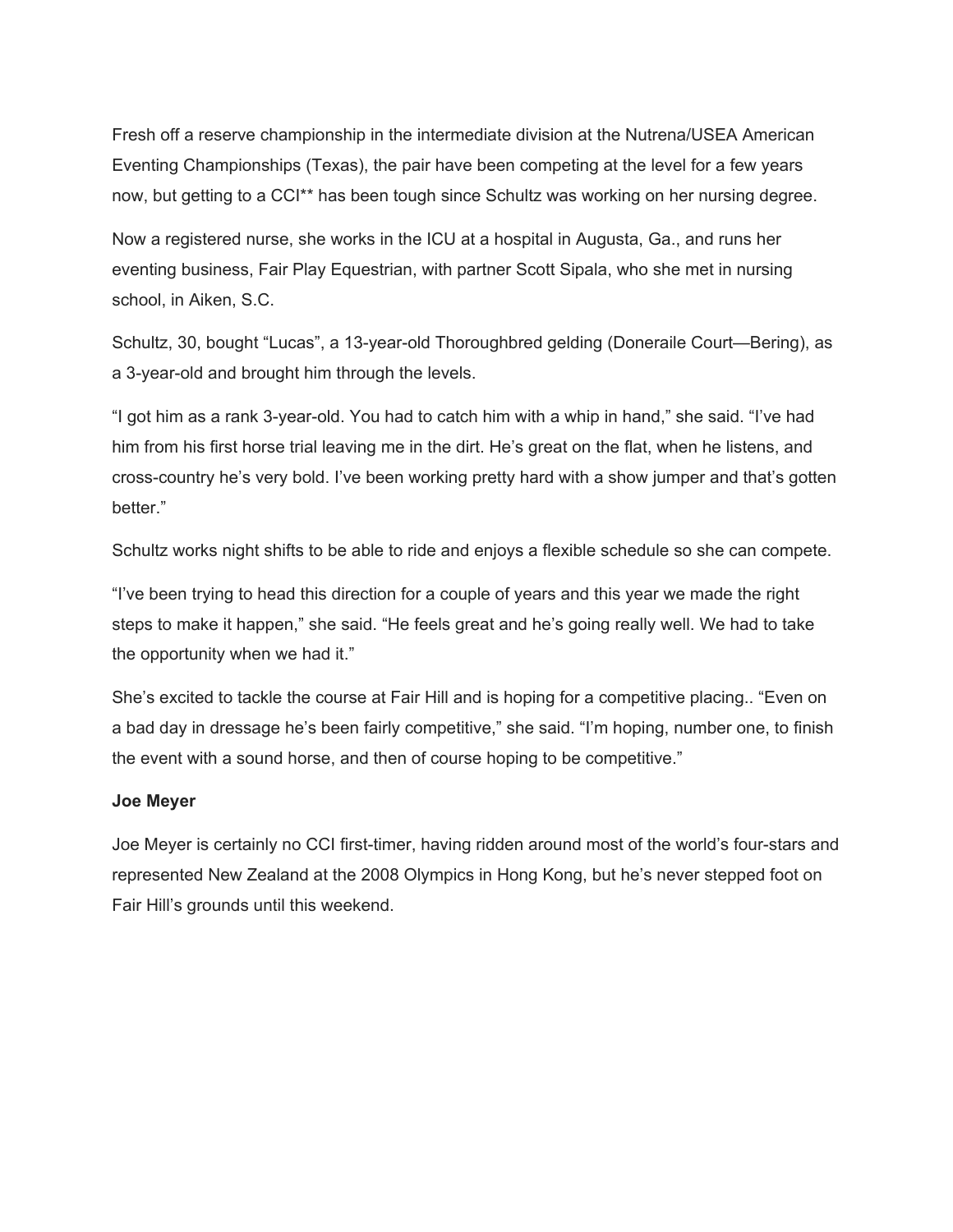

Joe Meyer and Clip Clip (shown at the AEC). Photo by Lindsay Berreth.

Meyer moved to the U.S. about four years ago and is now based in Ocala, Fla. He brought his long time partner Sanskrit, and newer ride with the best name, Clip Clop, to contest the CCI\*\*\* at Fair Hill.

Sanskrit (Silent Hunter—Deb's Delight, Drumochter) was bred by Meyer's parents at their Mamaku Stud in New Zealand. Their program has produced such four-star horses as Mark Todd's Charisma and Dan Jocelyn's Silence, as well as Meyer's now-retired four-star partner Snip, who's a half brother to Sanskrit.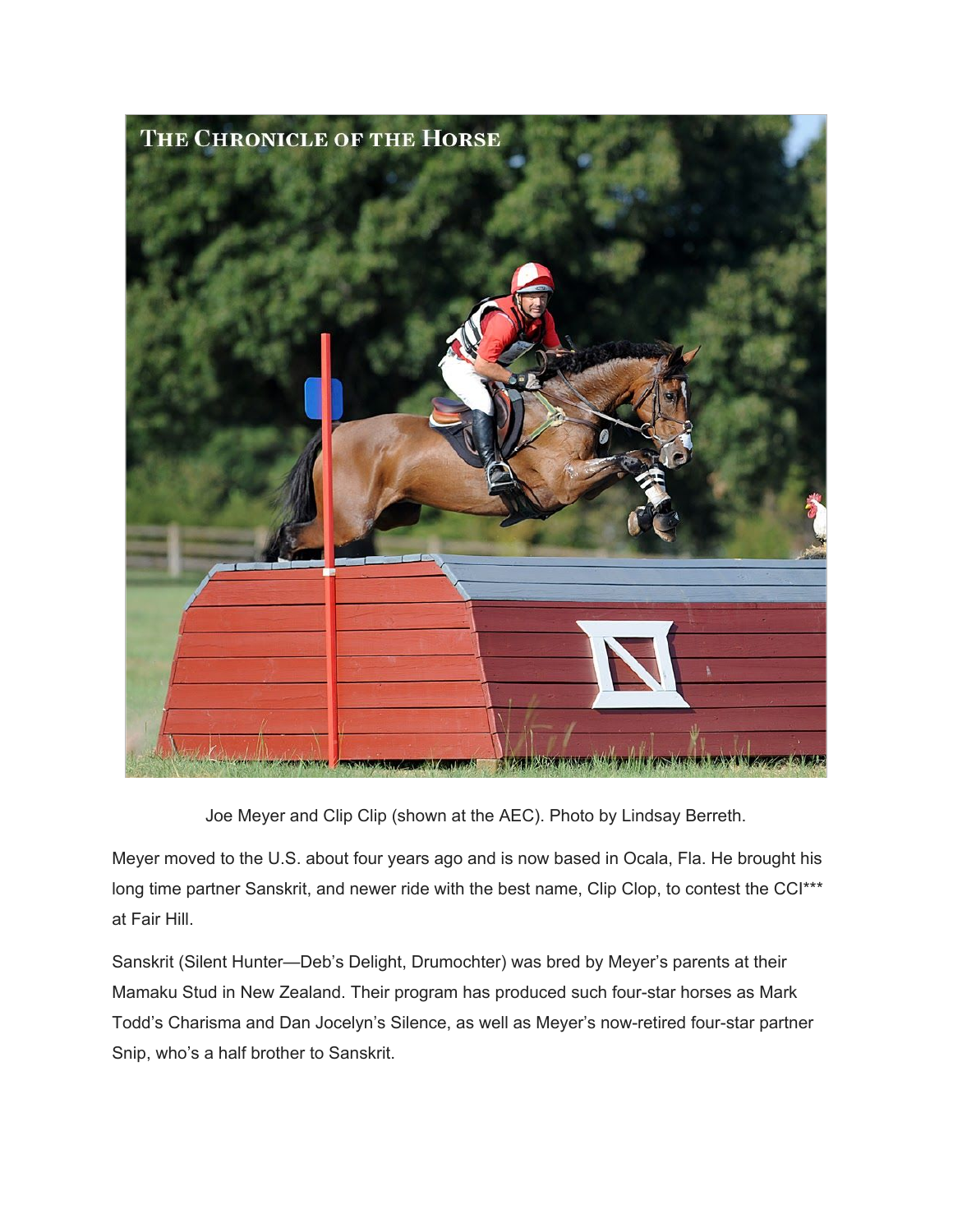The gelding's had a light season and hasn't contested a CCI at any level since Pau CCI\*\*\*\* (France) in 2010, but Meyer wanted to bring him along with Clip Clop. "He has been a fabulous horse. He's had niggly on and off soundness problems, but in his day he's been around Pau CCI\*\*\*\* and was second in the British Open in 2010," he said. "He's been more of an advanced horse since [I was based] in England. This last half of the season, even though he hasn't had good results on the board, he's felt pretty good and sound.

"He feels a million bucks. He's a big galloping horse. Everyone told me that you've got to go really fast to make the time, and it's really hard, so I thought, well, this is probably the right horse to have," he added.

Meyer said he knows what Sanskrit's limits are, so he'll listen to him as he makes his way around the cross-country.

"It's a bit like an old marriage really," he said. "He's unlike Snip in the way that you can't just get on him and say, 'Can you go and do this now?' after a break. He's a big, rangey horse and takes warming up and getting him in the groove. It takes a few days. We have a great partnership and I know him pretty well."

Clip Clop came to Meyer's barn via his owner, Madison Foote, who'd campaigned him to the two-star level. He was meant to be sold, but he and Meyer are forging a partnership this season after a less-than-perfect start, so he might be staying in the barn longer.

"He is a very quirky, tricky little horse, who's had me off a few times because of his little quirks and bits and pieces," said Meyer, 44. "In the last three to four months, even though he's still quirky, he's really turned the corner, cross-country wise. He's starting to feel now like he's a really good horse. His last run at the AECs and at Richland [Park (Mich)], he's starting to feel like he could really do the big stuff. I'm quite excited about him. I know that I've still got masses of work to do, but his cross-country has come along and he's an exceptional show jumper. The dressage gets better and better."

Meyer is excited to jump around Derek Di Grazia's track at Fair Hill and is enjoying his time in Maryland. When we spoke, he'd already indulged in some crab cakes.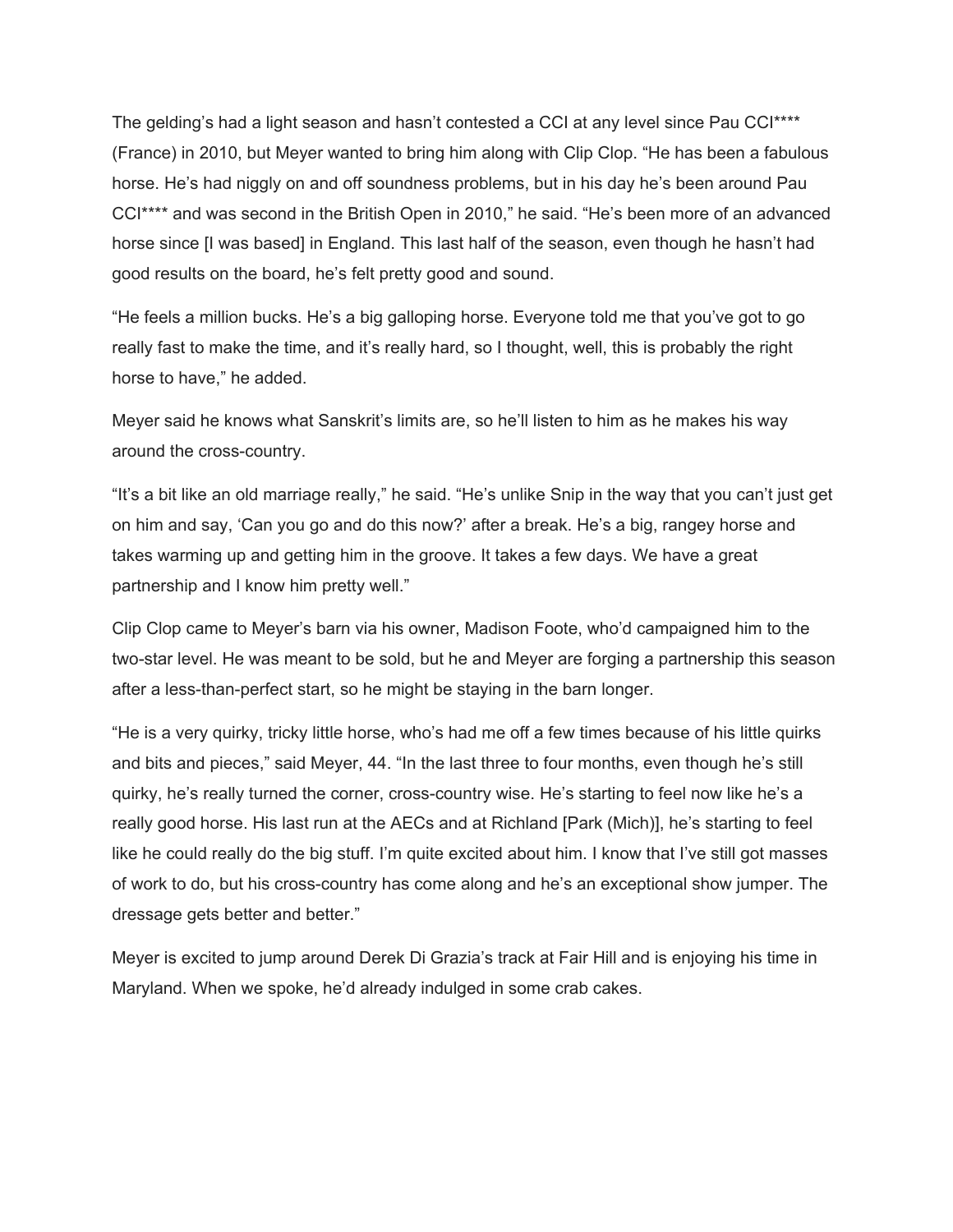"All they ever told me was it's hock-deep mud and it never stops raining," he said. "Right now, it could be nothing more to the contrary. It's been gorgeous. I love coming to new events. It's part of the cool thing about the sport."

# **Hillary Irwin**

Hillary Irwin brought two vastly different horses to the CCI\*\* at her first Fair Hill. A former rider under Sharon White, Irwin is now out on her own, forging her way to the upper levels from "middle-of-nowhere" Elkin, N.C., where she trains with Bonnie Mosser.



*Hillary Irwin and Danehill Sunset (shown at Fair Hill). Photo by Lindsay Berreth.*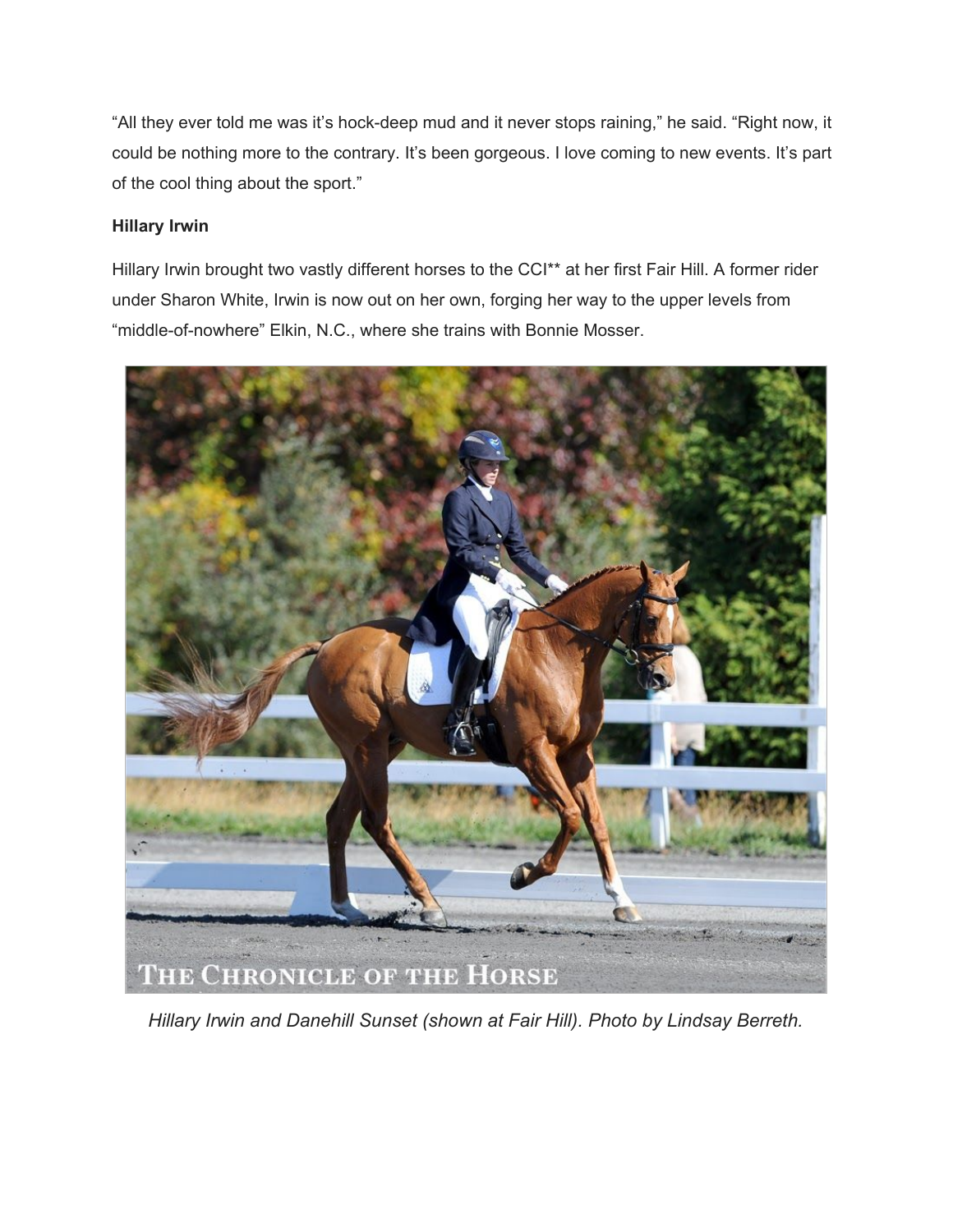Bit Of Irish, an 8-year-old Thoroughbred (Drewman—Tarascon, Notebook) bred by her grandparents, never made it to the track after the economy went bad, and she inherited her as a giveaway sales horse.

Now 8, she's stayed in Irwin's barn and has become a willing, but quirky, partner.

"I adore her. She's the best friend type, but she's a snarky little thing," she said. "She loves to jump. She's a wonderful partner and I trust her. She's probably one of those horses that I'll never have again. She's very much a mare in that she needs her confidence. It took me awhile to get there. I was sort of hit or miss last year, and this year she's been absolutely amazing. She's stepped up beyond belief and I'm so excited for her. She deserves to do well here."

While the 15.3-hand mare is not the best mover on the flat according to Irwin, she tries her heart out over fences.

Irwin's other ride, Danehill Sunset, was imported as a 3-year-old after racing in Ireland and England. He raced a bit in the U.S., and Irwin bought him from Graham Motion.

Now 8, "Dobbie" is also sensitive and quirky, but quiet enough that a child could ride him.

"He's a different little guy, but he's a neat horse and gets better every day," said Irwin, 29. "They're so different. He probably should have been a mare. He's very sensitive and is the most genuine horse you could find on the face of the planet. He's such a good guy. It took him three years to really, really trust me."

Irwin came to Fair Hill last year to ride another homebred in the Young Event Horse championship and stayed to walk the two-star course and s he's excited to tackle her first CCI\*\* on Saturday.

"I feel good. I don't think you could ask for two better horses to do it on," she said. "I brought them along, so I know everything about them. For me, that's the best thing. We've been together so long we're like the three musketeers going along. It's a big deal, and I think we're ready."

### **Bevin Dugan**

Riding at the upper levels has always been a dream for Bevin Dugan, and until three years ago, she was beginning to think it might not ever happen.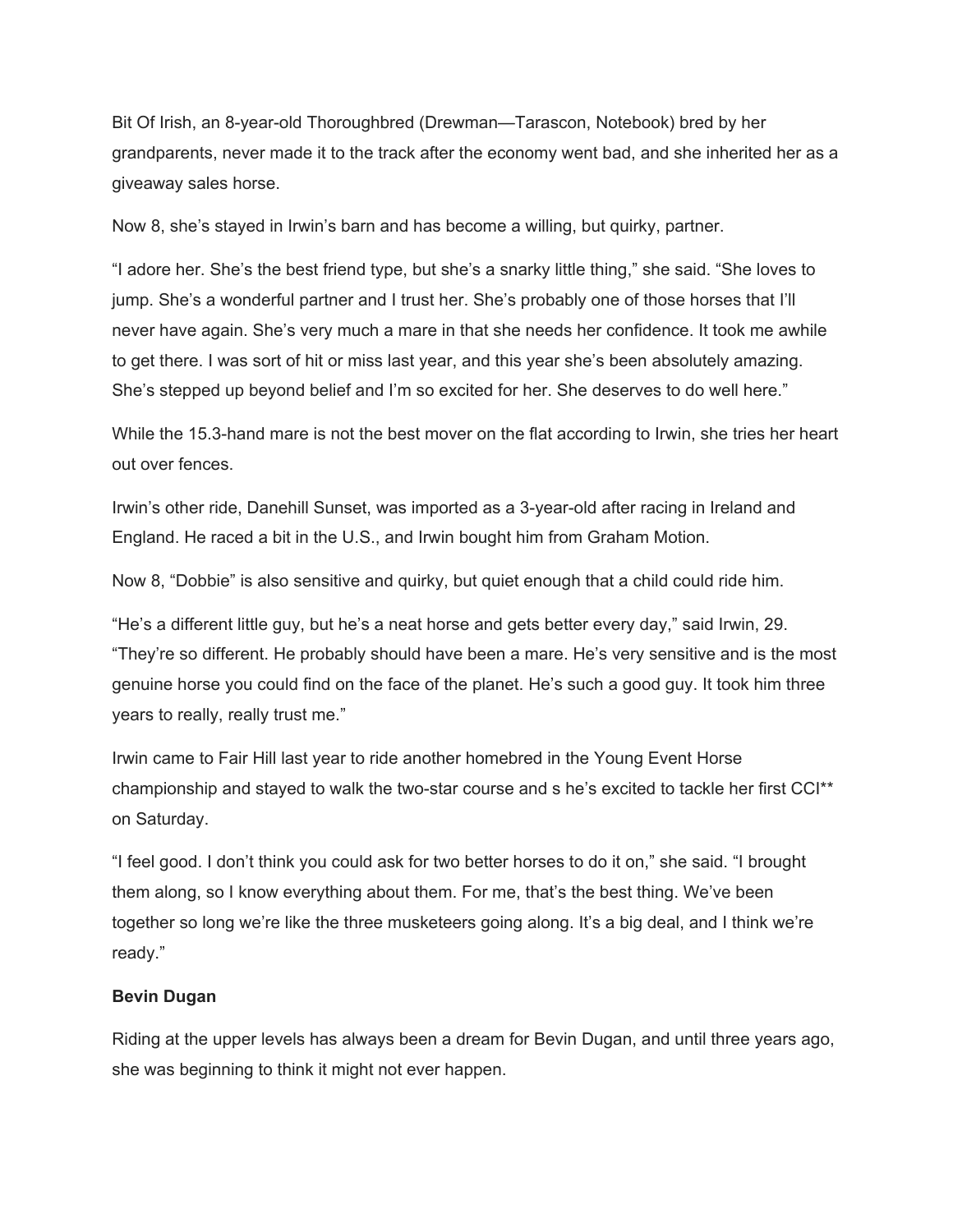Dugan grew up riding at King Oak Farm in Massachusetts, and now has her own business out of Winchester Stables in Newfane, Vt. About three years ago, a group of friends and clients decided she needed a shot at the top with a nice horse, so they bought Kemmerlin, who'd previously been campaigned to prelim by Jan Byyny.



*Bevin Dugan and Kemmerlin (shown at Plantation Field). Photo by Lindsay Berreth.*

The Thoroughbred gelding of unrecorded breeding had raced and has a few quirks that made getting to know him a challenge.

"It's taken us a long time to really trust each other," said Dugan. "Not that I ever felt he was unsafe or anything, but he was quirky and a bit tough, but more than being in a hurry to get up the levels, I sort of felt like he was a horse I really needed to make sure I took time and did things right and developed a really good partnership. He's taken a bit of patience and a sense of humor. Now that we have that, I feel like he would do anything."